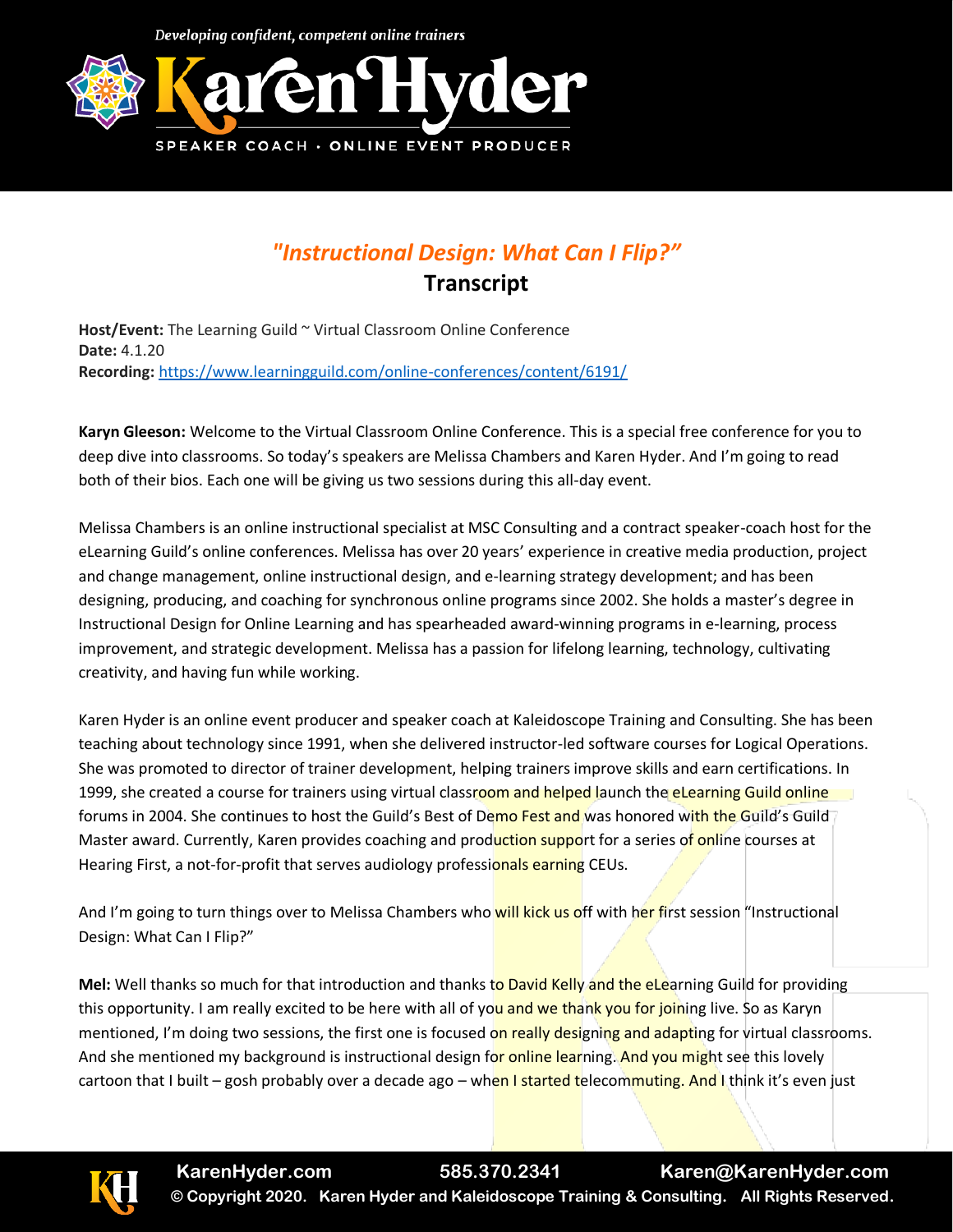as apropos today, if not more, of how we're feeling as we're all having to kind of adjust to this new way of learning and teaching going online. And it's kind of a funny comic, where a lot of us are sort of feeling that way right now. We're feeling a little disconnected in some ways, but in other ways we're still fortunate that we do have this technology in a way that we didn't have 20 years ago. That we can do things like this. So I encourage you to ask questions along the way. I've got Karen Hyder and Karyn Gleeson both in here with me that are going to be helping monitoring chat. We've got quite a large group here, so be patient with us and we're going to do our best to get to your questions today.

So what are we going to cover today? We're going to discuss the six principles designing for the virtual classroom. How technology, timing, and talent or what we call the "three Ts" affect design outcomes, and designing interactions for your chosen virtual classroom platform.

So I want to kind of kick things off here and learn a little bit about who we have. I've got a couple polls, I'm going to reveal those on the screen here. I'd love to hear from you: What is your experience designing for virtual delivery? And then also, what platforms are you using for delivery? So I'm going to give you a few moments, I'm going to be quiet for a moment while you answer.

We've got a lot of great answers so far. And if you're on a mobile device it might be a little challenging for you to see both of the polls, so you're welcome to type in chat as well. Your experience and what platforms you're using for delivery. OK I'm going to give this just a few more seconds. OK, I'm going to go ahead and begin to broadcast the results so everybody can see. You can continue to vote, I'm OK with that.

So it looks like we've got quite a few that are "I'm brand new, help, no seriously help me." I almost wrote this as a poll: "No, seriously. Help me, I'm about to cry." I think a lot of people are on that boat. "I've done some design work but I'm not a pro yet" looks to be the winner. So probably a lot of you have dabbled in this but now you're really having to do this. And hopefully after today we'll give you some really great insight on how to do this. "My focus is ILT or elearning, so only when they make me" – so we've got about 70 people who said that. "I'm not an ID, I'm just trying to learn everything virtual classroom." That's great, we've got four fantastic categories today that run the gamut across virtual classrooms. Each one takes a little deeper dive. "I'm an expert, I just want to see what you have to say" – fantastic! I love that. If you're an expert, please contribute in chat, the more the merrier and thanks for coming.

And then across the board it looks like we've got a lot of people that are using WebEx and Zoom, and that seems to be pretty common. Zoom right now is really popular, we've got quite a few folks in Adobe Connect. OK so thank you so much for answering those polls, it helps me understand also who we have in here. And let me cover up those polls. So thank you for answering.

So this is probably a scenario that you're hearing quite a bit right now, so let's run through this. When you're translating face-to-face to virtual: "We need to take this 8-hour course and put it online." "What?! Nobody is going to sit at their computer to learn for 8 hours straight!" And you say "Now, which is why we can chunk it over time or consider a blend." And your stakeholder says, "I don't know what chunking or blending is, but this course

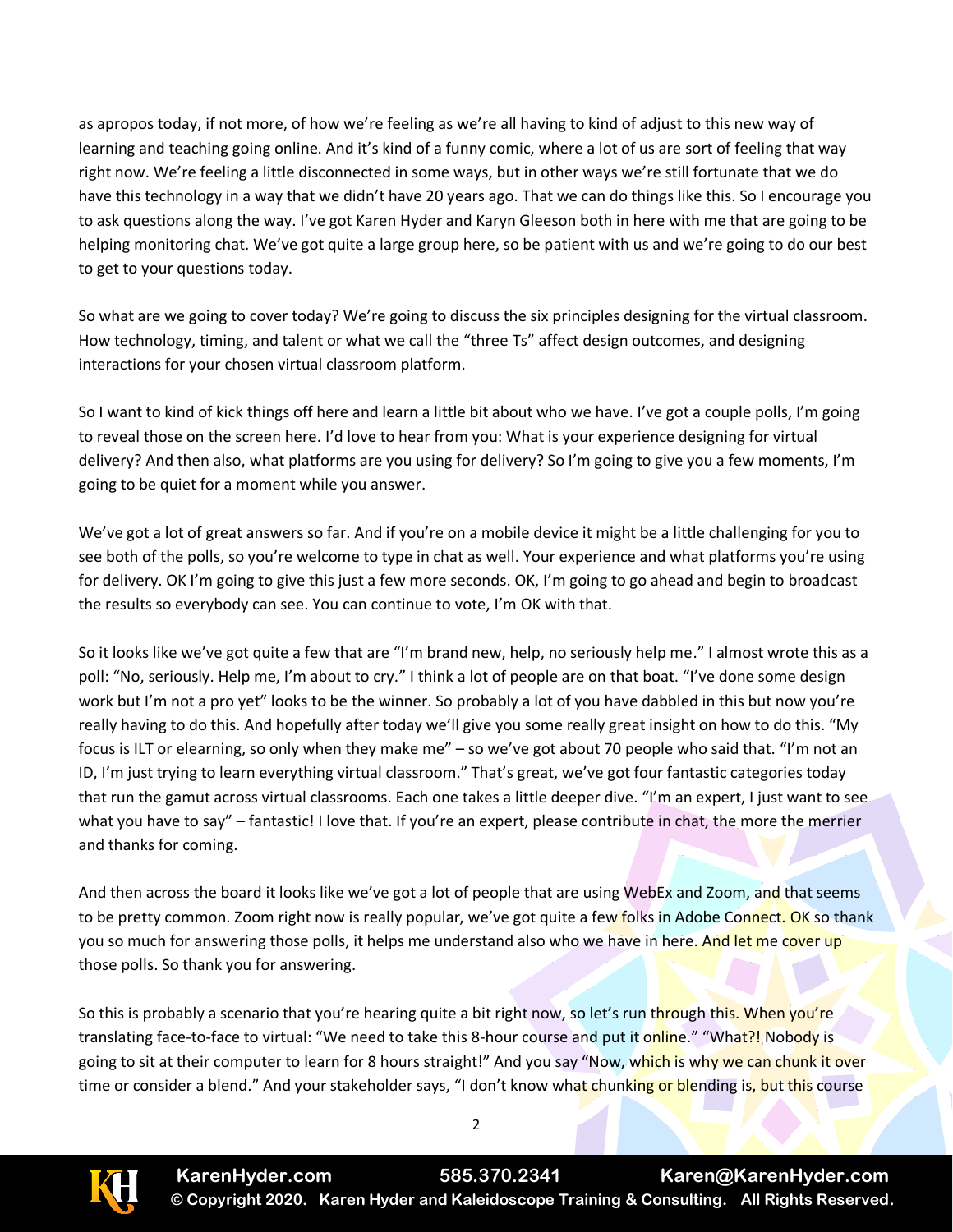is very interactive and you can't do that online." Just real quick, how many of you have heard or had this conversation in the past? Are hearing it quite a bit right now? You can give me a green check for yes. You'll find that green check at the top of your screen where it looks like a person raising their hand, click the dropdown arrow and that's where you'll find the green check. I'm suspecting I'm going to see quite – or raise hand is fine, too. That's easier – I'm sure, if you haven't heard this, especially quite recently, you're going to be hearing this.

And we're going to talk about what it means to really adapt when you're adapting face-to-face to virtual. OK, so I want to ask all of you, "What are some common pitfalls when translating already existing in-person training to a virtual, online synchronous training?" Go ahead and type in chat. What do you feel are some common pitfalls if you've already experienced this? And if you haven't experienced it maybe, what's your fear? Can't do hands-on. Just reading a lot. Ooo these are coming in fast and furious. Wanting to put your whole session online. Engagement. Participants not engaged and multitasking – we're going to talk quite a bit about that. You're not paying attention. Using the same classroom design for the web design. Yes, we're going to talk about that as well. Multitasking. All right, keep it coming, but I'm going to keep on going because we've got a lot to cover here.

So I think the biggest pitfall that I experience when I go in and I consult with organizations is they really think it's a one-for-one, and I saw a lot of you say that. They think, "Oh, because it was an 8-hour course, it needs to stay an 8-hour course." Or "It was a 4-hour course, it has to stay a 4-hour course." And when we're looking to adapt, we have to look at the bigger picture. We have to look at, OK what can we do now – it can't be a one-for-one. You cannot expect people to sit at their computer for 8 hours straight. Or 4 hours straight, either. So we're going to give you some guidance here on how you can have those conversations, and when you're designing, what you need to do in order to adapt your traditional classroom activities for virtual classroom delivery.

So in the introduction you heard that Karen Hyder and I are both going to be presenting today. Karen and I have been working together for over a decade. We do a lot of conferences together. We speak on this quite a bit. And over time, we've come up with these 6 guiding principles of virtual classroom design. We've kind of narrowed it down to these 6 principles and we're going to share those with you today.

So the first one is you need to design to make sure you get regular feedback. And you might think, "Well, don't we get their feedback anyways in a face-to-face?" You do; however, you're getting it in a different way because you are face-to-face, right? You are able to read each other's body language. You can make the eye contact. You can tell if somebody's confused. But you don't have that in a virtual setting. So you actually have to build that in and you have to design it into your virtual classroom design in a way that you don't necessarily have to do in a face-toface.

One of the things you really want to consider is engaging the participants early. Set the expectation of engagement right at the beginning. I get this question all the time: "How do I know my participants are engaged?" Well, one of the things you need to do is set that expectation of "I'm expecting you to engage with me and with each other" and it might look something like this. This is a popular way that Karen and I kick off sessions. I didn't kick this session off with it, but "Are you ready to participate?" Yes. No. Not really, I'm just going to listen. So that

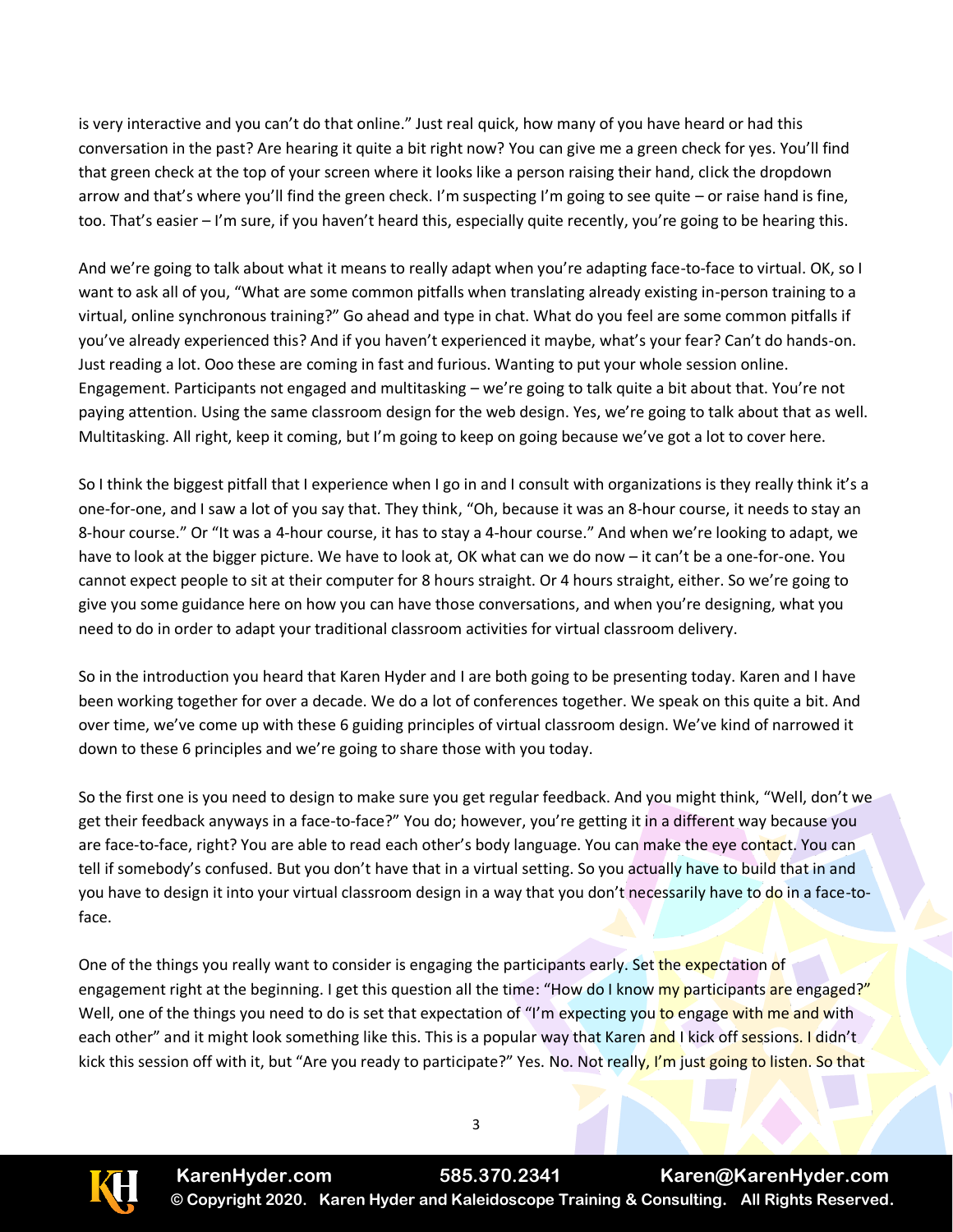tells the participants, "Hey I know you're wanting me to pay attention, and I'm engaging you right out of the gate with a poll."

You'll notice that I kicked off my session with two polls to get your attention. Engage participants using the tools early. This is an example of a really common using the whiteboard tools with the annotation and say "please mark on the screen where it is that you're joining from today." This might be a nice little icebreaker that you do at the beginning and it serves a purpose. Not only is it a nice icebreaker for introductions, it's a quick way to do introductions, but I'm also setting that expectation "Hey, I'm asking you to engage. I'm engaging you early on. And look at the tools I'm going to be asking you to use." So I can kind of troubleshoot that right at the very beginning. So, engage early.

What you rely on in the classroom is going to work differently in the face to face. Let's look at an example.

This is a really common activity: Go around the room and introduce yourself. Right? What's your name, what's your position, where are you located, what's one thing you'd like to get out of this class today, what's one interesting fact about yourself. OK, this is a great activity and I don't want to negate the importance of doing these types of introductions, but they're probably more relevant in a face-to-face, because you are typically sitting in a classroom all day long, multiple days, with the people, and depending on the topic, maybe getting vulnerable with each other. In a face-to-face, we have a little more anonymity – not a little bit, a lot more anonymity going on and when we start talking more about the design and chunking and blending and making these sessions shorter – guess what takes up a lot of time? Introductions.

So, when you are designing you need to – this is an example of how you might do introductions. I hear a lot of "Shouldn't we have everybody turn their webcam on and come on mic to say hello?" Let's say you have a 90 minute session and you only have 15 participants. By the time you ask everybody to turn your webcam on and check your mic. It's going to be a lot of "Can you hear me now?" "Can you hear me now? Can you see me? I don't know how my webcam works." You're going to spend 15 to 20 minutes of troubleshooting, trying to do these introductions, of a 90-minute session.

Another quick way to do it is just have people introduce themselves in chat. They can still say their name, where they're from, what they'd like to get out of it, then you can read each other's chats. So it goes a little bit faster. So again, what you rely on is going to work differently.

Everything requires instructions and setup. In a face-to-face – we've all been doing face-to-face since we were children. Right? We know to come into the classroom, find our seats, maybe we have a printout of our materials already there for us. The teacher shows up. Maybe the most they really have to do, depending on the topic – if it's a tech topic I know it's a little different – is make sure that their projector is working, maybe they have to run a video, OK. There's a lot more instruction and a lot more setup involved when it comes to the virtual classroom.

So let's look at a really quick example. This is from an eLearning Guild event many years ago that I was supporting. I was the host, you'll see my name up here, Karen Hyder too! And I worked with the presenter and she wanted to

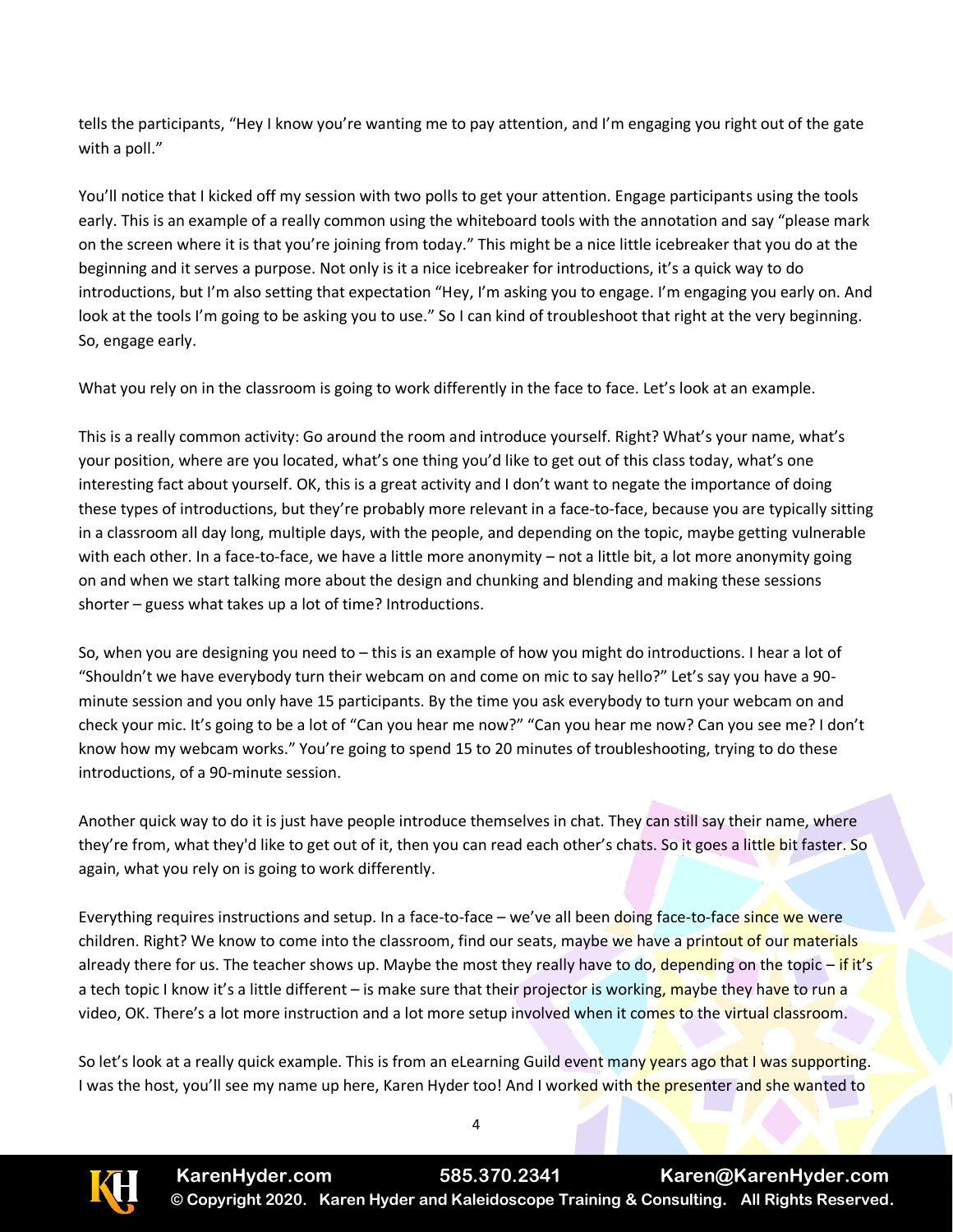– she was showing examples in Storyline. If you're not familiar with Storyline, it's a type of eLearning development tool. And she wanted them to watch a quick demo and then come back and type in chat what they saw, what they saw in the demo. So there was a lot of setup involved here. We have images of the demos, we have links of the demos in chat. She's giving them instructions of what she wants them to do, I'm typing in the chat what they want them to do. She and I had to work together to practice. The videos are actually on an external server, they were not in Adobe Connect. We were asking people to come in, depending on the video they watched, to type. So that was – it's a really simple exercise, right? Watch a video, come back, tell us what you think about it. But it took a lot of setup and it took a lot more time than "OK, let's watch this video and tell us what you think about it," right? So everything requires instruction and setup.

Scripting is more important than ever. The what do you want people to do? How do you want people to do it? And when you're going to say things. Here's an example that we have on the screen. "Please use your status indicator found at the top of your screen where it looks like a person raising their hand. Click the dropdown arrow to see a list of emoticons. Please click green tick for yes or red X for no." That's a lot of scripting, and you're probably wondering, "Why is it important?" We're going to talk more about why it's important in a little bit, but what you really need to know is because people are multitasking. Remember when I asked you "What's different? What are some pitfalls?" That's a major pitfall. We've got to keep people engaged. And yes, we can't stop them from multitasking. I can't stop somebody from walking into my office unannounced, right? I can't help myself but check my email.

But when we're scripting, you have to remember that some people might be very new to this environment and they might not understand where green check is for yes or red X is for no. And so you really have to get really succinct in your instructions and scripting those out. What also comes with scripting is visual cues. So as I'm saying "Please use your status indicator found at the top of the screen" you might also see on the screen a little image of what I want you to look for to find that green check for yes or the red x for no and it might just be the green check and the red X that I show. So the visual and the verbal cues working together are very important. That's part of engaging and keeping people engaged and to really help people understand "This is what it is I need you to do." And let's say your internet just sort of suddenly like blipped and I missed it, what I needed you to do. Or you missed what I needed you to do. Because I said it, and I'm very succinct about it, you know where you need to go and what you need to do.

So let's look at some visual best practices real quick. One is, control your display with simple animations. You've already seen me doing that. It's just animations built in PowerPoint, this is what you see right now, it's an uploaded PowerPoint presentation. Change the screen frequently. I hear a lot of different – You know, we get this question "How often should we change the screen" – I hear a lot of different times on that. Probably the average I hear is 3 to 5. Those 50 plus people who said they were experts, if you want to chime in in chat, you're welcome to.

But the reason we want to change the screen frequently is: if I'm talking too much and the screen doesn't change, all of a sudden in chat you're going to see "I think my screen is frozen, you've been talking for like 5 minutes."



**KarenHyder.com 585.370.2341 Karen@KarenHyder.com © Copyright 2020. Karen Hyder and Kaleidoscope Training & Consulting. All Rights Reserved.**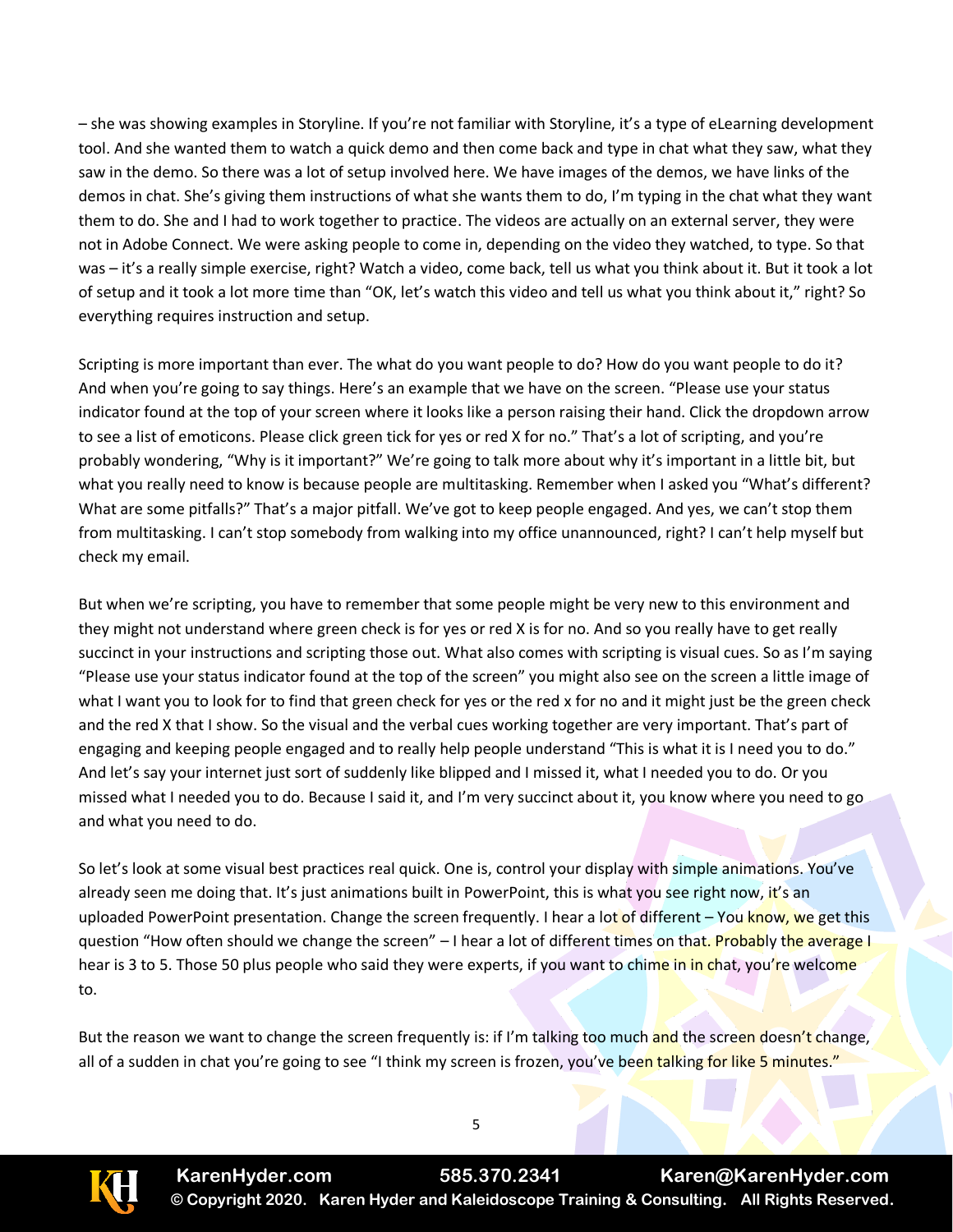"Should I be seeing something, because I'm seeing the same thing for 5 minutes." So every 3-5 minutes. I'm doing it faster than that but – and that's not a problem either.

Use your annotation tools. You saw me earlier using my little green pointer. This is going to help give that visual touchpoint on the screen. So let's say I do have a lot on the screen, and I didn't do the build, I can still use my pointer to show you where it is I need you to be looking. This example on the screen right here, this is from Zoom, this is found in the annotation toolbar in Zoom for both the participants and the presenters. You have an arrow that will show your name, and you've got a little spotlight type thing. In Adobe Connect, this is actually found at the top of my share pod, it's not in the annotation, my little green arrow.

So, know where you can find that in whichever platform, because each platform works differently, and you're going to learn more about that from Karen in the next session. Limit your on-screen text best you can. If you can, move your scripts off your slides into your notes. You don't need to have a lot of content on the screen. Less is more. Try to use images, relevant images where it makes sense. And then I already mentioned this before, include the tool info. If you want them to use a specific tool, try to include the image of that tool on your slide with the prompt of what it is you want them to do.

OK, my last guiding principle here: time online is different than time face-to-face. Time online is different than time face-to-face. Usually I'd ask the group "What does that mean?" but I'm going to go ahead and tell you all what that means.

Remember where we said it's not a one-for-one. Just because it was 4 hours or 8 hours, doesn't mean it's going to be 4 hours or 8 hours. And if it is 4 hours or 8 hours, but you've chunked it up over time, meaning you've made it like 2 hours each, right? It's still not going to be a one-for-one because some things take longer online than they do face-to-face.

And here's a great example: small group activities. Let's say the activity is "Discuss the pros and cons of adapting for virtual classroom." We're going to use a flipchart; I'm going to give you flipchart paper. I'm going to give you 5 minutes at your table to discuss it. Then we're going to come back and we're going to debrief it. That's the activity. That probably took me less than 30 seconds to explain to you what it is I want you to do. Work at your small tables, use your flipchart, discuss the pros and cons of adapting, and then we'll debrief it out. Probably the whole activity itself might take, let's say 10 minutes.

We want to do that same activity online. And we're going to use breakout rooms. This is an example of a slide that Karen and I use in our full-day workshops when we teach about this and what was a 10-minute activity. Talk at your tables, use your flipchart, now potentially could turn into a 20- to 25-minute activity. Because 1. I've got to explain not only what it is I want you to do. So here's that visual, I'm verbally telling you what it is I want you to do in your breakout rooms. I also have to tell you what to expect once you're in your breakout rooms, if you're new to breakout rooms, because there's always some storming and norming happening. I've got to check in and make sure everybody's ready to go.



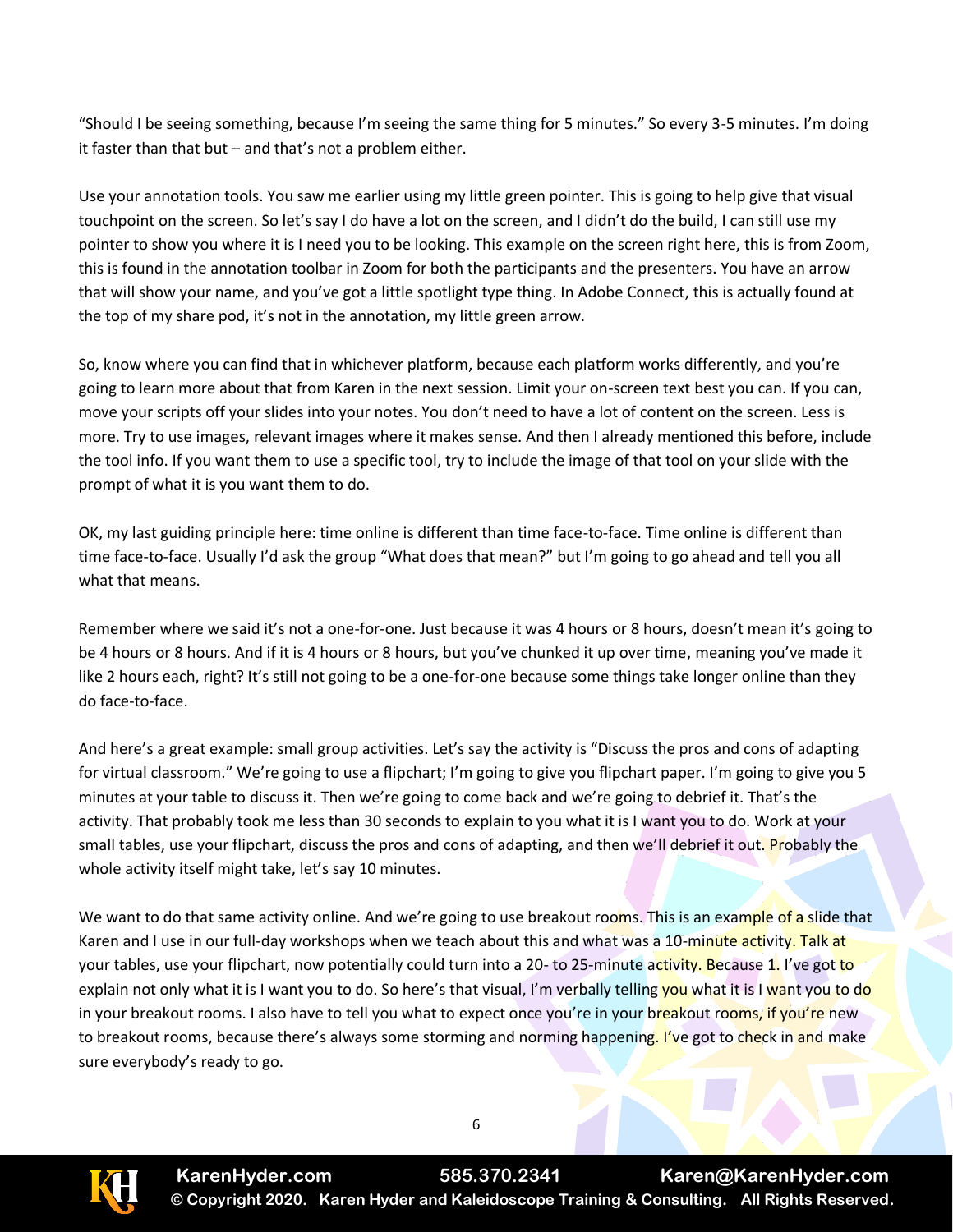Then I need to put you into your breakout rooms so there's all this behind-the-scenes stuff going on to put you into your virtual breakout rooms. You're going to go into the rooms. I'm probably going to give you 10 minutes to discuss it. Then we gotta come back and then I've got to go from room to room asking who's the notetaker? Who's the spokesperson? I could go on and on.

Hopefully you are getting the gist of what now is a 10-minute activity in face-to-face could easily be double that because I want to use breakout rooms. So time online is not the same as time face-to-face. And as you begin to design your programs, and you begin to adapt, you have to really consider what it is you can try to keep the same. I might have to decide is it worth doing this as a breakout activity? Should we just do it as a group discussion?

So those are the 6 guiding principles. Design to make sure you get regular feedback. What you rely on will work differently. Everything requires instruction and setup. Scripting and visual and verbal cues are really important. And time online is different than time face-to-face. So those are the 6 guiding principles. I'm hoping Karen's going to ping me if she sees any really great questions that come in that she needs me to address in the moment.

But so those are the 6 guiding principles, and those might seem very course-specific. But when you're building the design for virtual, you have to look at the bigger picture as well. You are an architect of an experience, not just a course. If you're taking what was an 8-hour course – let's say you're going to chunk it down and turn it into maybe a blend, you've got to decide really how long is that course going to be now. Is it going to be 2 hours times 4 sessions? Is it going to be 2 4-hour sessions? When are you going to have them? How often are you going to have them? How much time is going to be in between? Is there homework and when is the homework going to happen?

So, now you have to really look at the bigger picture in a way that you perhaps not – did not have to do so for one course or one face-to-face course. Because now there's all these other elements involved, and I know Karen's going to talk more about this as well in the production session that you do as well. The only other thing I'm going to say here is about when you're building that design for virtual, think about the 3 Ts. And I'm going to keep talking about this as we continue on. The technology – what technology are you using? How are you using the technology? And not just the platform here, I'm talking about LMSs, any sort of social technology that you're using for in between sessions. What's the timing of everything? And also the talent, that's the people factor that are involved. So we'll continue to talk about those three Ts as we continue to move on.

OK, so let's dive into selecting the right tool for optimal engagement. How to design interactions for your chosen virtual classroom platform.

Karen and I have a saying: "It's not the tool; it's the instructional design. Except when it's about the tool." So one of the pitfalls that I see – besides not realizing it's not a one-for-one – is that we get really excited about the tools. And we get so focused on the tools that design sort of goes out the window. However, these tools, or I should say, these platforms, are not created equal, right? They all have the same tools in them. The same feature functionality, like chat and polls, and all those. But they all act and behave differently in the platforms itself.

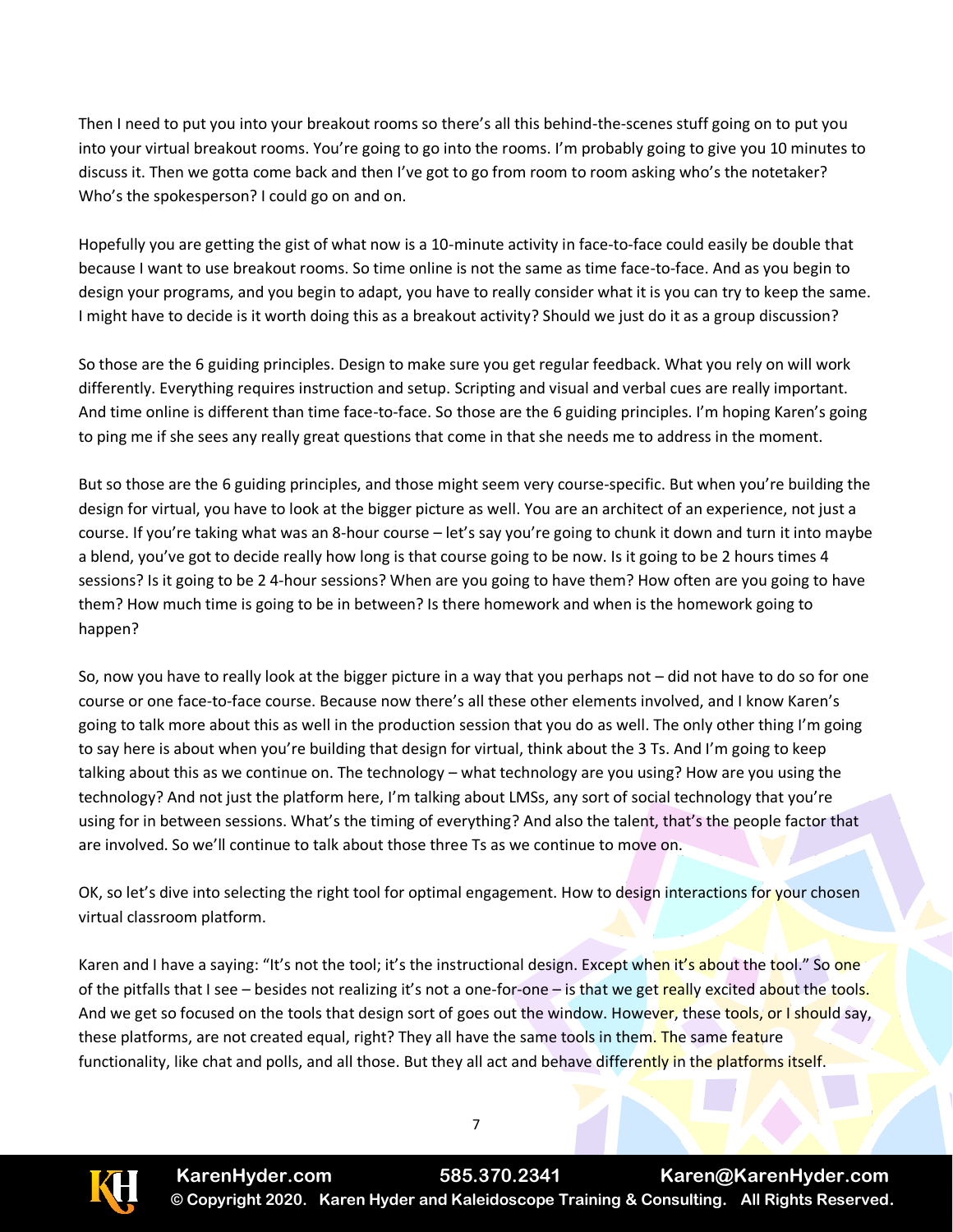So there's so many tools and so little time and people get just really excited about the tools, like I said, and design goes out the window. We've got breakout rooms and polls and application sharing and whiteboards and annotation tools and you can transfer files and you can do chat and if you're using Adobe Connect, you've got this nifty thing called layouts, which you've already seen us using, because we've already used about 4 different layouts since you logged in.

I want to ask you though, I'm going to bring over a poll, what is your go-to tool? When you are designing. And if you're not sure because you're not designing yet, like, what do you think would be a really easy, engaging tool to use. What is your go-to tool? You've got chat, poll, whiteboard, annotation tools, webcam, video, application sharing, file transfer – meaning I'm pushing files out to the participants, breakout rooms. So listed here are basically – I saw someone said "All of the above" – but if you just had one, like what's your favorite? You're like "ah, if I could just use this tool all the time" what would it be? I guess I see people also writing in chat. Breakout rooms. Whiteboard. Video. OK. So I'm seeing – I'm going to go ahead and broadcast the results for the sake of time – a lot of people saying poll. Screen sharing.

I would say whenever I ask this question, probably the top two I hear are chat and poll. And oftentimes I'll ask "Why? Why did you choose chat or poll as your go-to?" And you might imagine the answer is "Because it's easy." It's easy. It's easy setup. It's easy to use. Every platform has it. And that is true. Not as easy as doing breakout rooms. It's simple, it's easy, it's a quick engagement. I just realized something that I forgot to put on this list, which was the status indicators like green check for yes, red X for no. OK well thank you for answering that. Here's the thing though. Don't get hung up on the tool.

You need to design first. Design first. And then select your tool. I have a very simplistic example of this. So simplistic. My instructional designers, please don't cringe, there's a reason it's very simplistic. So there's a little ID 101 OK. Identify your goal, I'm sorry, identify your objectives, don't let your objectives go out the window. Your objectives will likely stay the same if you're adapting. Identify the type of instructional activity that you want to do. So if your objective is I want to do some sort of introduction for everybody to get to know each other, the activity is going to be some sort of icebreaker. And then once you determine what that icebreaker might be, then determine what tool is going to be the best tool to deliver that activity.

But just like any design model that you use, it is iterative in nature. So maybe once you're like "OK I'm going to do an icebreaker, we're just going to use chat, I'm just going to have everybody introduce themselves." You might find out later, you know what, that's going to take too long. I need to do something else. I'm going to have them introduce themselves before they even come to class on our social networking site and have some sort of networking before we come so we can jump right in. So again, identify the type of instructional activity, sequence your activities just like you would for any type of design, and then select the appropriate tool to go with it.

So how to design interactions for your chosen virtual classroom platform? You have to know your tools. So you're hearing me say platform and tools. When I say platform, I mean the big platform. Like Adobe Connect, GoTo, Zoom, WebEx. When I say tools, I mean the feature functionality and the tools within the platform. Like chat and polls and breakouts and application sharing. You have to know your tools and what your tools can do because

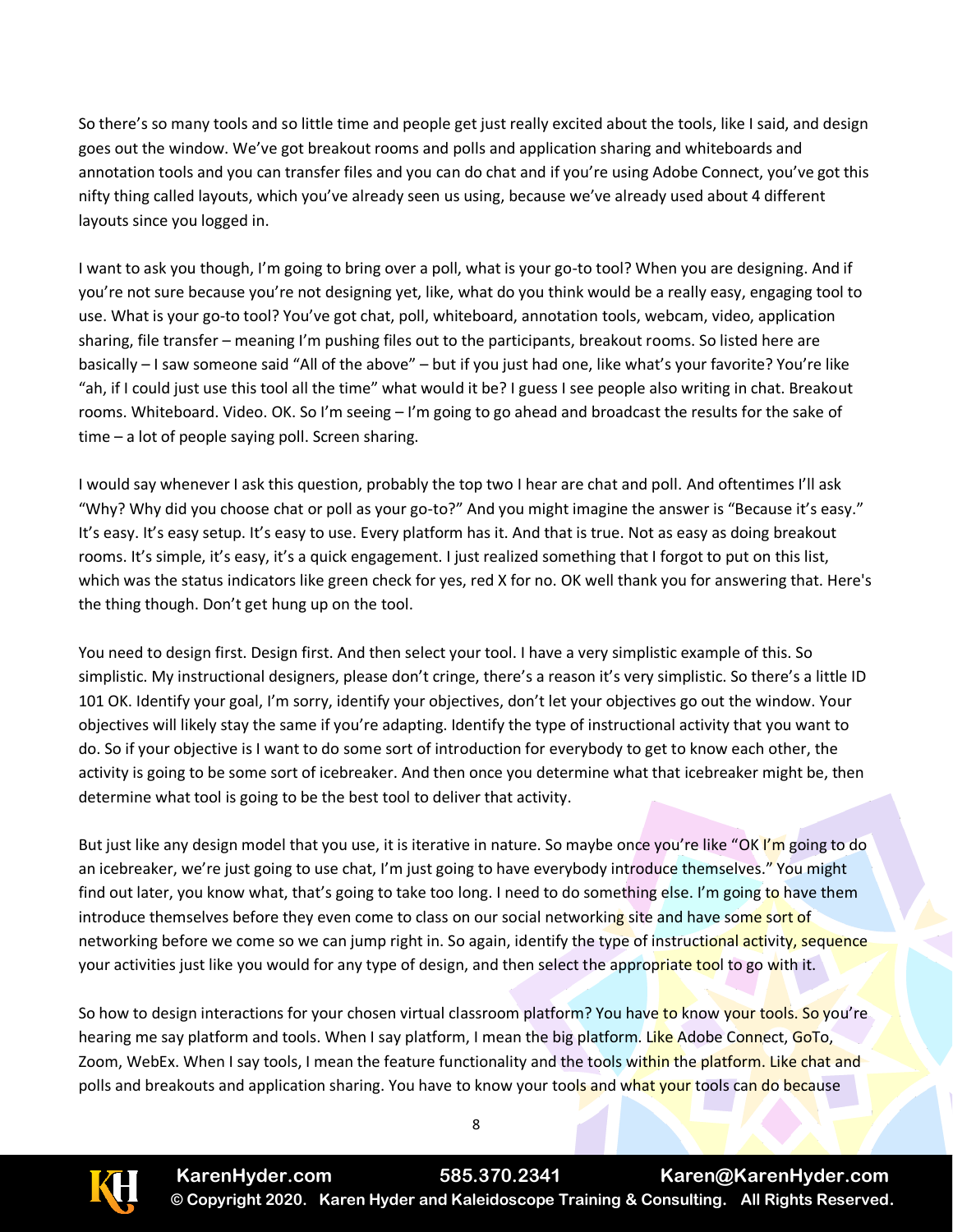these platforms are not created equal. I already mentioned this. They have all the same feature functionalities, but they all behave differently. And that will affect your design.

And I'll show an example of this. We are going to provide handouts. This will be in your handout, so don't try to read all of this, this is a two-page table of all the typical feature functionalities across platforms. Has a description of the tool, has what the tools might be good for, has an example activity. The thing that I really want you to notice is the considerations. This is the – what really differs from platform to platform, as well as considerations for when you're delivering. And if you're an instructional designer and you're thinking "Why do I care so much about the delivery?" Because you need to understand how long things take if you're going to be designing things.

So let's just look at a couple of these, I've got a couple blown up here on the next slide. So chat. Chat is very standard across the board. There's little to no setup. But some things you need to consider is: monitor it frequently. Determine what your participant privileges are. Are you going to allow them to do private chatting? Do you even want the chat turned on? Whiteboarding. Considerations: annotation tools, are the annotation tools turned on for everybody? Do you want them to be able to use their annotation tools? Can you do whiteboarding on the fly, or do you have to prepare whiteboards ahead of time? How do you clear the whiteboards? Do you just want them to use annotation tools? So it's really important to understand the considerations of the tool within the platform that you're using because that's going to help you to decide what tool is going to be the best for delivery of the activity.

So here's some four simple things to consider when you are deciding on a tool. Is setup needed and how much setup is needed? There's not much setup needed in chat. It's usually standard, it's there, unless you're in Zoom, you have to come in and you have to open up the chat panel. You've got to find it. But otherwise, it's there and by default usually on.

Breakout rooms? Breakout rooms take a lot of setup. Regardless. They take a lot more setup. How much instruction is needed? Not much instruction is needed for chats. Please type in chat. Type in that white rectangular area at the bottom left corner of your screen. Hit enter or click send. A lot more instruction is needed maybe to use annotation tools, I've got to tell you where to find your annotation tools. I've got to tell you what tool I want you to use. How experienced are the learners in the platform itself? If you have brand new learners, you're going to want to keep it simple to begin with. Use a little bit more chat, maybe use a little bit more polling. If you have super savvy, then yeah, do a breakout. Get them into breakouts right at the beginning because there's going to be a lot less storming and norming.

And last but not least, please don't overlook your facilitator. I always say please please please be kind to your facilitators. When you are designing, please think of them. How experienced is your facilitator or are your facilitators? We have a lot of people who have not done online facilitation and are quickly ramping up and you don't want to overload them, especially if they don't have someone like a Karen Hyder or a Karyn Gleeson in with them doing production work behind the scenes, and monitoring and doing breakout rooms for them. So that is really going to affect your design. You might – remember don't get hung up on the tools. Don't go "Oh my gosh,

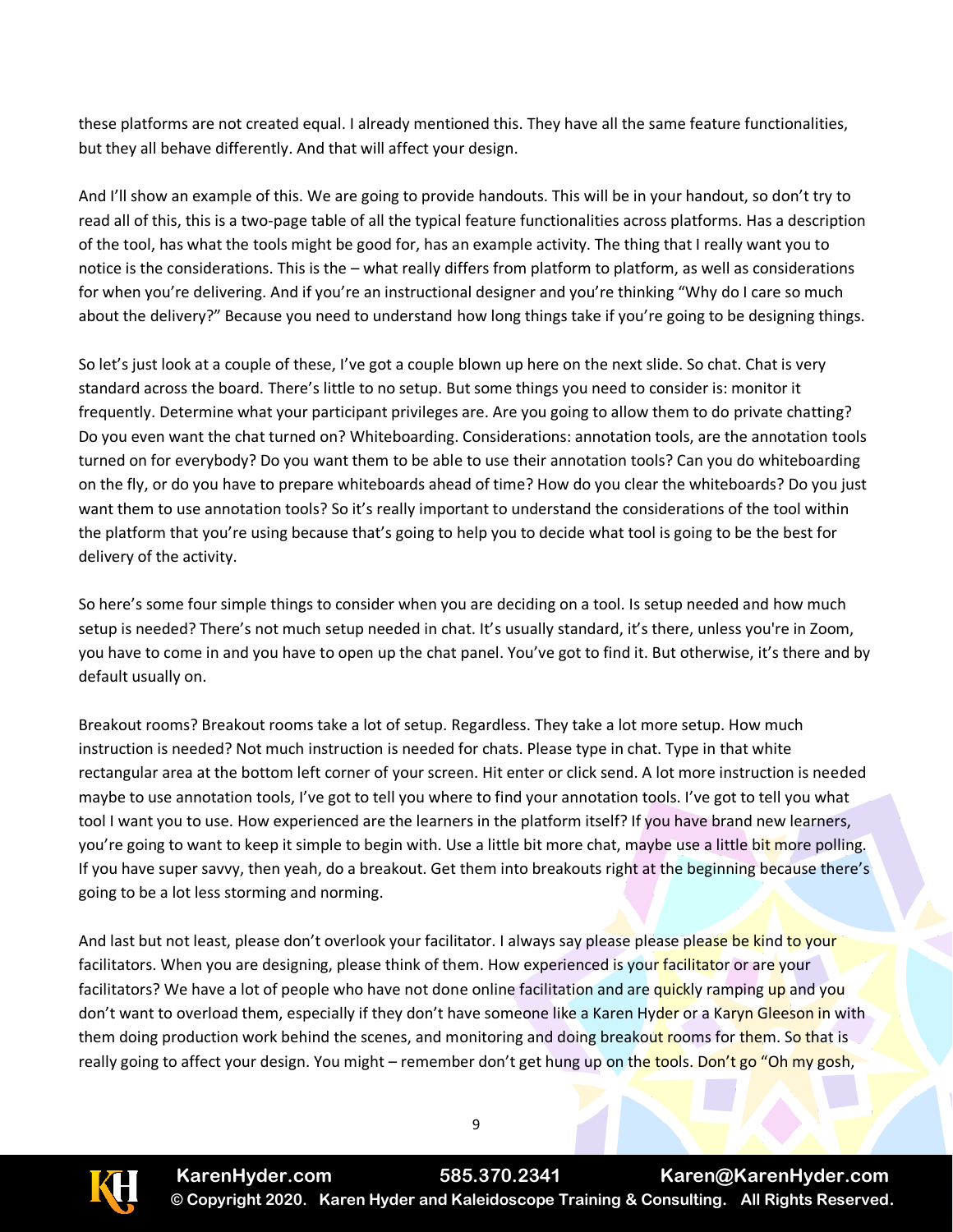nice and shiny! Let's do breakout rooms breakout rooms breakout rooms!" And your facilitator is brand new and that's just going to overwhelm them. So I – please I cannot reiterate enough, please be kind to your facilitators.

When you are designing, you want to think about if activities are simple, moderate, or advanced. So when I say simple, moderate, or advanced, I'm talking either about the tool itself or the type of activity. But sometimes the activity can be simple, but we overcomplicate it by using tools that just aren't a good fit for the activity itself.

So to define what makes an activity simple, moderate, or advanced, it's really the design of the instructional activity itself. It's the tools that you're going to use. It's the setup time for that facilitator – how early do they need to get on and set things up? It's the delivery time – how much time is it going to take for a facilitator to tell you what it is that they need you to do and how long is it going to take for the participants to do it? Remember that example at the beginning where "Just talk at your tables and debrief" versus, it takes twice as much time to go into a breakout room.

And of course, number of participants really matter. I get this question a lot: What's the optimal number of participants for a very interactive live online session. Go ahead and type in chat. What do you think the optimal number of participants should be for a session? I see 10, 15, 8, 12, 25, 20. OK you guys are good. 6 to 8. Yeah. I would say my sweet spot's somewhere between like 12 and 15, 15 really. That's, that's really manageable, it's especially for just one person, especially if you don't have a producer helping you behind the scenes. I would, again it's about how interactive you want to be.

You know we've got hundreds and hundreds and hundreds of people in here today, and hopefully I'm engaging you, but I wouldn't dare try to do a bunch of breakout rooms right now. I wouldn't – I could be a lot more engaging and if I only had 15-20 people. I'd say if you could max it out, I'd say 25 people. Try to push back on the organization. But sometimes you know, you just don't have a say in the matter. People are – they're just trying to get people through.

So I'm going to do this super, super quick – I'm going to ask you based on what I just told you I thought made something simple, moderate, or advanced, I'm going to show a couple of examples, I've got a poll that's going to show up on the bottom left corner of your screen. So – typing in chat: simple, moderate, or advanced? Typing in chat. OK, I see a lot of people saying simple – yes, simple it is. Very simple. "Type in chat" – most people this day and age know what that means. When Karen and I started doing this at the "turn of the century" as she likes to say, people did not know what typing in chat really meant. But let me ask you this, I'm going to close this and show you another one.

This is a multiple chat pod for a 3-part activity. So I've got three different chat pods showing. I want to have a discussion around what happens before, during, and after. I then want to talk about customer service. I've got three more chat pods. I then want to talk about common issues. I got three more chat pods: simple, moderate, or advanced? What do you think?

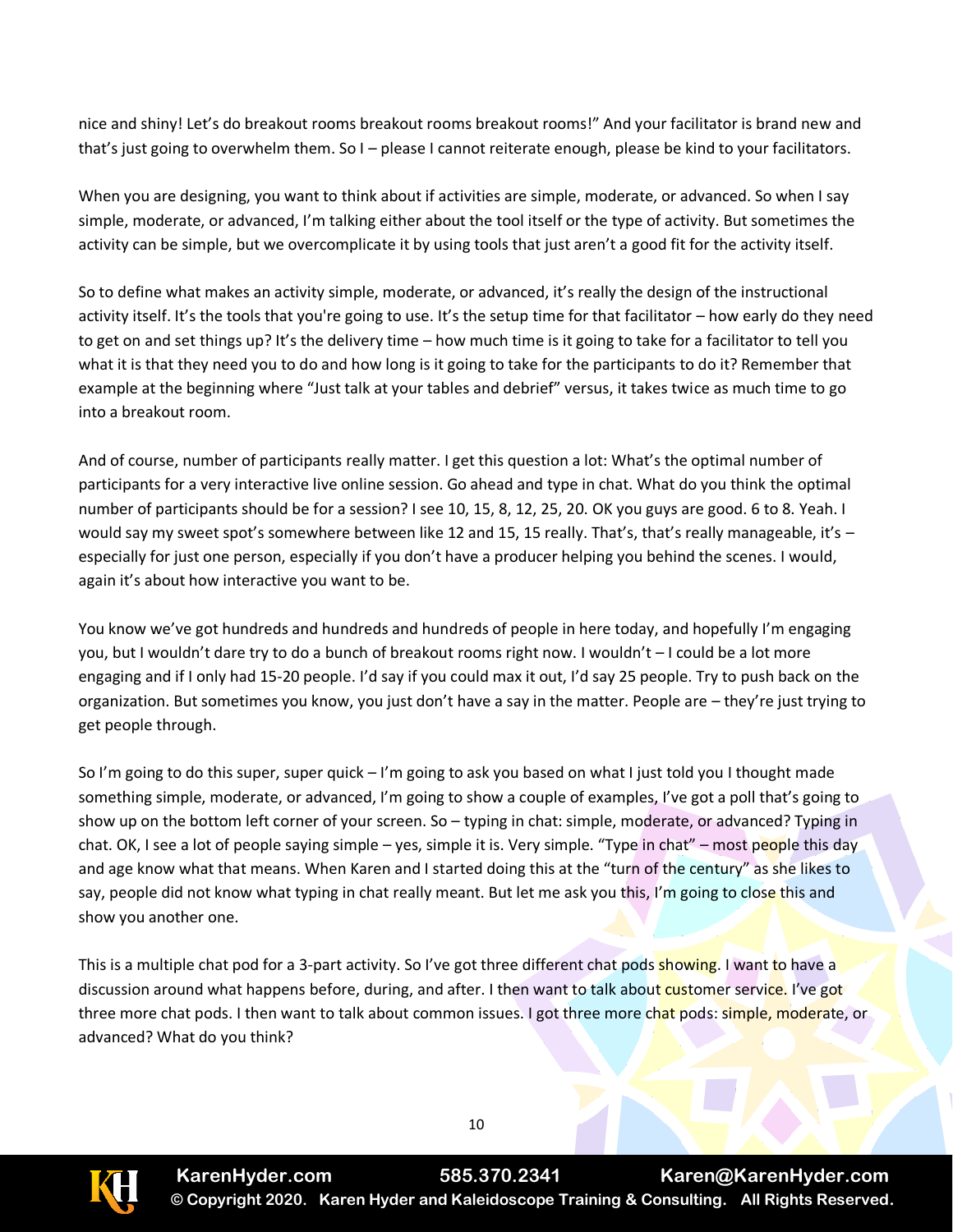OK I'm seeing a lot of people – I've got kind of a split between moderate and advanced, I would say that too. I would say it's somewhere – I mean in theory, it's simple, it's chat pods, right? But it's more moderate to advanced because imagine the setup that was involved. This was actually an activity Karen Hyder did with Frank Nguyen for an eLearning Guild event back in 2010. It takes some setup. It takes – you know, how – I know I want to do this, and in a face-to-face we just have these table discussions and then we shout it out, but now I really want to – how am I going to do this online? So this one is a moderate to advanced. OK I'm going to close that, thanks Karen.

And go to the next one. I showed you this example earlier. I talked about it earlier. It was – it had two video examples, they needed to click the link, go watch the video demonstration, come back, and respond in the chat. Simple, moderate, or advanced? I'm seeing a lot of advanced. And some moderate. Yeah – you know again I'd put this on the moderate to advanced. It does seem advanced. It did take a lot of setup time with me and with Stephanie Harnett, this was her session and she knew – she had an idea of what she wanted to do, we kind of had to talk through it, we had to practice it. So I'd say on the setup side it was a little more advanced, giving the instructions made it more moderate as well. OK I've got one more for you.

Breakout rooms! OK this is an actual example. It's a 90-minute session with four breakout activities with a limited group size. Simple, moderate, or advanced? Oh my gosh, you guys are going advanced, advanced, advanced – I think as soon as we say breakout rooms it should be advanced. Yeah and Laura, you're right, it depends on the participants. Let's say I had super savvy participants remember that T for talent or that people factor? Let's say I've got a small group, I've got people that just really know breakout rooms, I don't have to explain what's going on – yeah by all means, it makes it a lot simpler.

But why is this potentially what we would call a bad design for virtual classrooms? 90 minutes, 4 breakout rooms. Not rooms, sorry, 4 breakout activities. There's four rooms, we went into them 4 times. Not enough time! Not enough time! It takes way too long. Yeah, even if they were super savvy – 90 minutes! Oh my goodness, you're in and out, you're in and out, and every time you take people in and out of breakout rooms, there's always that possibility of the breakout rooms crashing, people getting disconnected and then you're troubleshooting that. I think it just really depends on what – I would say maybe two breakout rooms, just make the breakout activities really long.

The other thing is please be kind to your facilitator and your producers. Please have them in mind. Karen and I have been on sessions like this, not sessions that we've designed, and it is stressful. I'll add one other layer. Let's say I have to mix up everybody every time. We have to do a new breakout room, it's not the same people. It's not the same breakout room. So that is really stressful. It's really stressful. OK well thank you all for playing along with that, hopefully you're getting a good sense of what makes an activity simple, moderate, or advanced.

And, and really why does this matter? It really goes back to "OK, I want to do this really nifty activity, the thing is you know I know in face-to-face we did it this way, and yeah we could do it in a breakout room, but my facilitator is going to have to spend a lot of time giving instruction on this – is it really worth it?" So really kind of keep these in mind because maybe you have like one advanced activity and the rest are simple. And keep these standards in mind as you're designing.



11

**KarenHyder.com 585.370.2341 Karen@KarenHyder.com © Copyright 2020. Karen Hyder and Kaleidoscope Training & Consulting. All Rights Reserved.**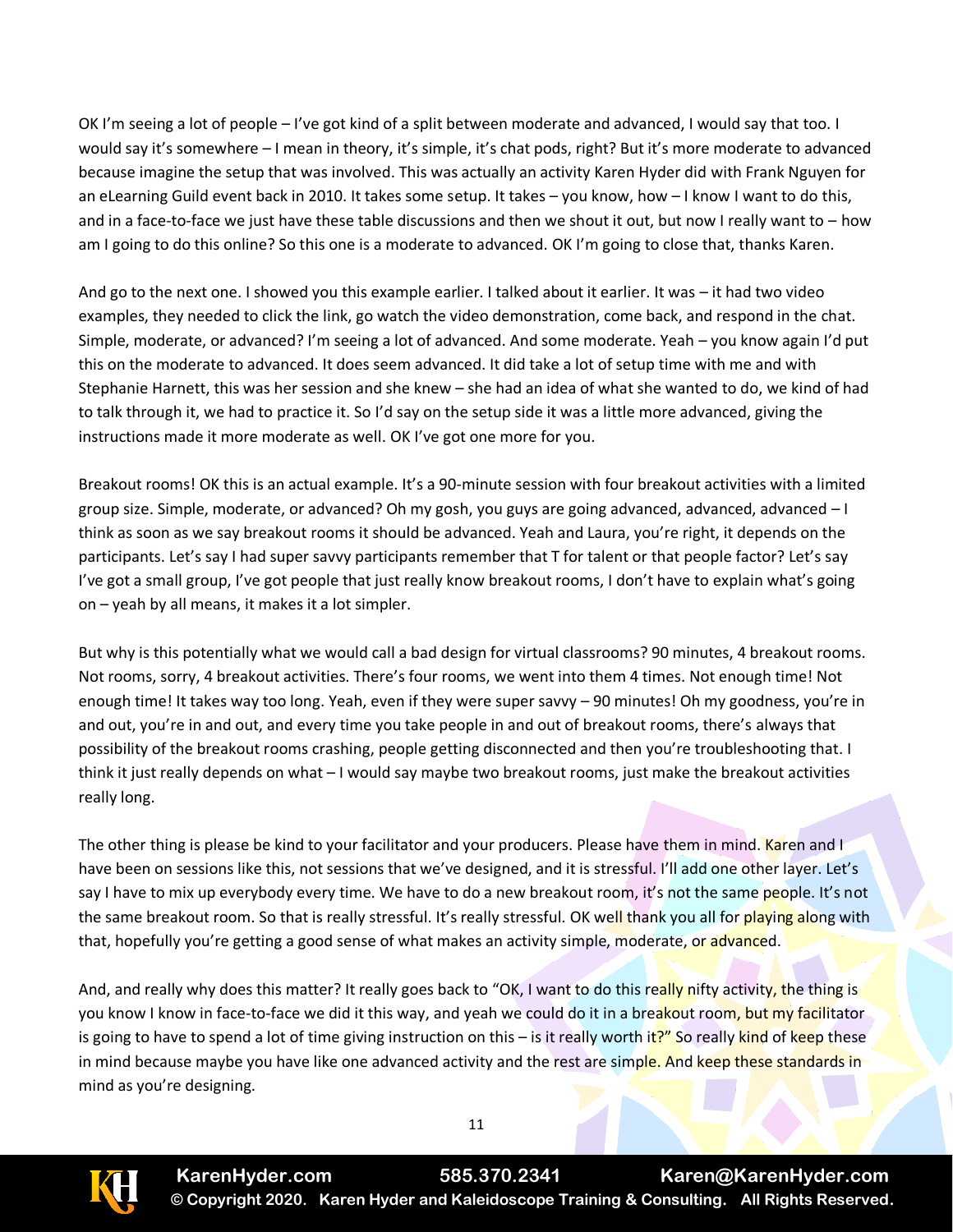OK I know we're down to, we're getting down to the wire, time online definitely is not the same. So I want to talk about kind of finalizing your design and then hopefully take some questions.

So I showed you a very simplistic version of design, right, what's your objective, what's your activity, determine the tool. This is a template High-Level Planner that I use and am happy to share with my handout. And this is a great way to also have a conversation with your stakeholders, if you're kind of getting pushback. When they don't understand that it's not a one-for-one.

And it helps you start to sort of think out in that iterative process, how you want to do the whole big picture. So again, in this template, and this is a table, just in Word. Here's my module objective, here're the topics, here's the type of activity that I want to do, in this case it's I'm going to do some presentation, I'm going to do some demonstration and a group exercise. I know I want to use PowerPoint slides for my presentation. And I'm probably going to do some screen sharing and annotation. And I think this is going to take me about 5 minutes. 5 minutes to do. So this is a High-Level Planner. Let's say you get through all of your design work. And then what do you do?

Facilitator guide! This is a pretty standard facilitator guide, if you're already doing design for instructional – excuse me, ILT face-to-face – this probably looks very similar to what you're doing. Tells you how much time, might have a photo – not a photo – snapshot. What do you want to do here? What's the facilitator saying? Doing? What's different is, in this example, I have the say, the do. I'm doing a poll, these are actually the questions that are in the poll, this is the answer to the poll. These are the talking points.

But here's what's different. This far column. This producer column. Remember: be kind to your producer. These are all the things the producer, if you have one, is doing. Maybe they're bringing up the poll and prompting the instructor. They're opening and closing the poll and sharing the results. They're monitoring the poll, they're monitoring chat. They're doing all of this.

What if you don't have a producer? If your facilitator doesn't have a producer, they're doing everything in this column *and* everything in this column. Please be kind to your facilitators as you are designing. And know how savvy your facilitators are. So keep that in mind.

So this is the biggest thing that's different in your facilitator guide. Now if you don't like doing separate facilitator guides, I'm always sort of on the fence, it depends on what my client likes. I personally like putting everything in the notes section of the PowerPoint itself. But if you're going to do a facilitator guide, this is really helpful scripting everything out.

Participant Guides! OK, we are obviously not going – well maybe I shouldn't say obviously, but! When you're doing stuff online it's not ideal to print everything out and ship everything to everybody, so you're likely going to make everything electronic where you're going to provide whatever reference material that they're going to be using in the session itself. I'm a huge proponent of having the participants have some sort of participant guide to

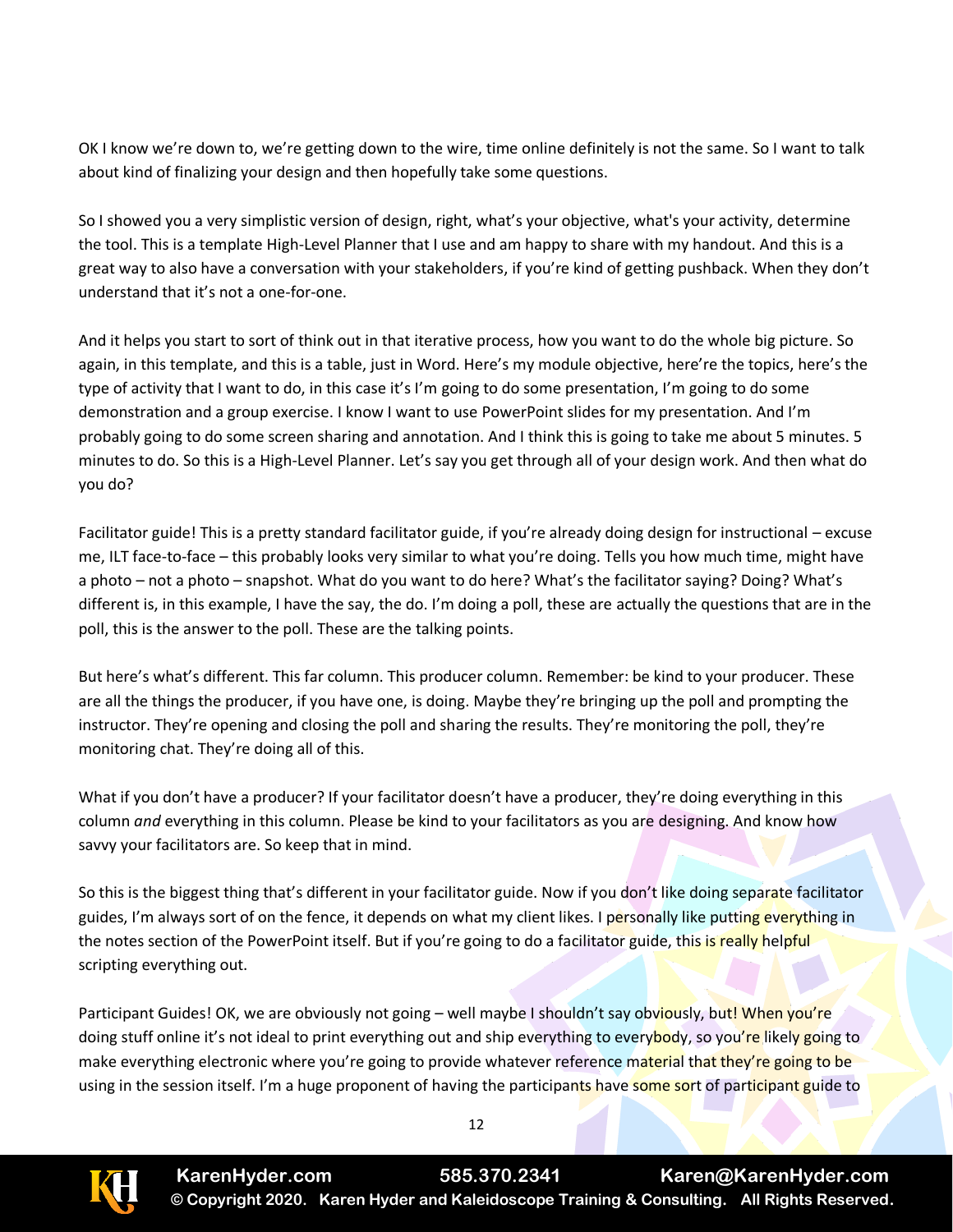use. It doesn't have to be every single slide, it doesn't have to be all of the content. It might just be only the activities. So they have something to write on and keep them engaged! Keep them engaged while they're in the session. This is also really important, especially if you're doing something like breakout activities.

So this is that breakout activity that I showed you earlier. This is what would be showing on the screen and I'd be telling you what to do. But this is what would be in their participant guide. There would also be instructions there so that when they go to their breakout rooms and they're all storming and norming as we say and go "what is it we're supposed to do in here?" And they'll say, "oh wait a minute, it's in my printed-out participant guide." And then this is where they can take notes as well and it becomes a reference document for them. And these would be things that you'd want to send out beforehand to the participants in some way, shape, or form. And you'd want to make sure that your facilitator knows that they should have a copy that they can push to the participants in a file share somehow in case people don't have it.

Also reference guides. These are examples from Karen and I's full-day sessions that we tended to do at places like DevLearn and Learning Solutions. There's that table that's in there for reference. These are all the different activities where they can take notes. So again, it's not a copy of the slides, it's a reference and to take notes.

OK I'm going to close with this and then see if we've got some time for some questions. So, building – remember we're looking at the bigger picture when we're building that design for virtual, when we are adapting. You have to think about those three Ts: the technology: what technology are you using? – know the tools in the platforms so you can be a better designer or facilitator. When you are looking at taking something that's like a full day, 8-hour or multiple days, look at "OK, what can I blend? What really has to be live?" Think of all the content that we do live that really doesn't need to be live. Maybe it's a lot of lecture time. Maybe it's a lot of video that you're watching. Why do I need to come live and listen to that? What can you do and take it outside of the virtual classroom that they can do before or in between sessions? So when you only have those 90 minutes, or you only have those 2 hours at a time with them, that you can just jump right in and be engaged and do the activities. And then I know Karen's going to talk more about production in her session and she's going to talk more to this as well.

OK my time went fast. What questions do you have? Karen, did anything come in? There was no way I was keeping up with chat, there was way too much going on with all the fabulous chat. I'm going to wait and see what questions you have. See if any questions came up. Karen or Karyn, did you guys catch any questions along the way?

Tips of participant buy-in to virtual learning. That's a good one, Miranda. Yeah so a lot of times when we are going to the virtual platform, there's definitely some resistance – maybe not as much right now because we're kind of forced into this now.

And I think the biggest thing is communication. It does become part of a change management initiative as well. Right, this is why we're doing it, this is why it's as good, if not better. Be careful ever saying that it's better. Be careful saying it's as good. But say that you're going to get the same rewards, you're going to get the same

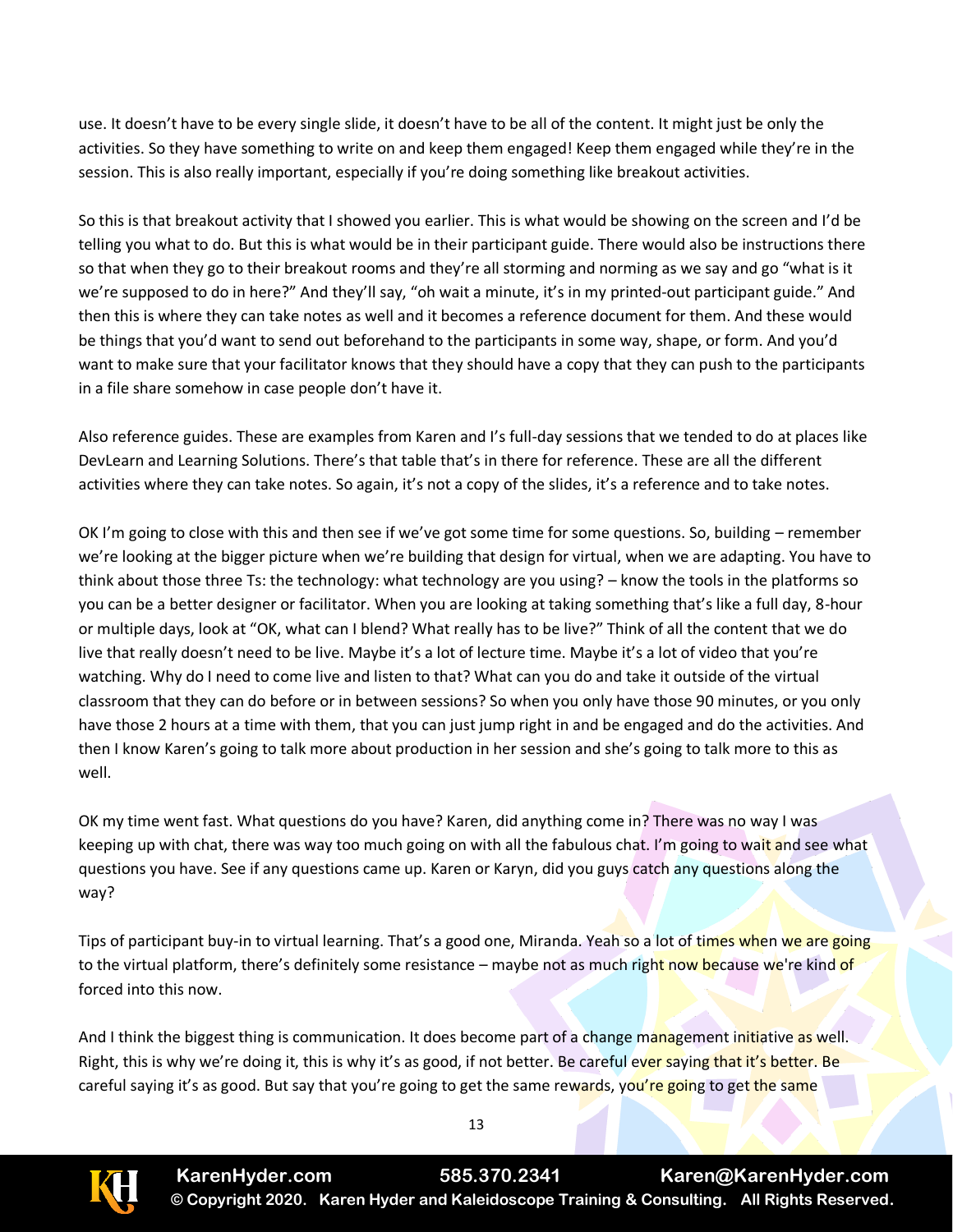objectives, the outcome that you would in a face-to-face. I never want to negate face-to-face, I don't ever think that should go away by any way, shape or form. I don't know if that really answered your question. Kind of a tricky question, but it really does boil down to: communication, change management – same for your facilitators. A lot of facilitators are like nooo or "I'm going to be out of a job, aren't, I if you take away my face-to-face?"

How would you deliver a quiz? I would do that as a poll. I could build the quiz in another platform in and of itself. Definitely know, understand your polling capabilities in your platforms. I know Karen's going to talk more about the differences of the platforms themselves. In WebEx, when you do a poll, you can do multiple questions. And WebEx also, I think, has a type of quizzing where you can actually have it outside of the virtual classroom as well. Zoom you can do multiple questions in one poll. In Adobe Connect, it's only one question per poll. So you've got a lot of different ways. You'll see at the end of our sessions, we do evaluations where it's 6 polls on the screen. And then we – I saw a question earlier on how do we collect all of that? If you close the polls, that is automatically collected on the back end. Usually whatever platform you're in, you can get the data. What are there – any other questions on that? I'm not seeing anything over in the Presenter Only Area coming up for me.

Terry, do you mean my webcam? Why you don't use video as part of providing an engaging experience? Oh come to the facilitation skills session, I have a whole section about webcams. To use or not to use? For the sake of today, yes webcam can be engaging, use the short answer. Webcam is engaging. I personally didn't do it because I already know that my bandwidth is really hard-pressed, and Adobe was a little sluggish when I logged on and that's just another thing that eats up my bandwidth. But if done right, your webcam can be engaging, yes. What – oh that's the golden question, Dianne – What is the maximum amount of time that a single session should take considering cognitive load? I say the ideal would be 15 participants for 90 minutes.

But that's not always the reality because if you were adapting let's say an 8-hour then that's a lot of 90-minute sessions to ask people to come to. Two hours is good. I see a lot of 2-hour sessions. If it's designed well and you give them a break, you can design in breaks, you'd give them a break in the real classroom, right? – then 2 hours. Once you get past 2 hours, it can become a bit much.

I have produced – not design – Well I have designed 4-hour course but sometimes you're at the whim of what the organization is requiring you to do. So, my ideal is 15 participants, 90-minutes. 2 hours is good. Yep. You can do two – I mean I'm not saying you can't do longer. You were just asking me optimal. Yeah Symon, exactly. Symon says he's got a 5-day, 8-hour, doing 90-minute sessions would be really difficult. That's a lot of 90-minute sessions. I mean, that's its own – you remember that blueprint one that I was showing, you know that – how often are you going to have them? Does it really make sense that I'm going to have people log in over and over again? Does it just make sense to have 2-hour sessions or 2.5-hour sessions or maybe, unfortunately, you might have to do 4hour sessions. But again, it's doable, just give them breaks.

Yes, there will be handouts. Karen and I were fast and furiously getting ready for presenting and handouts will be made available for you. Any other questions? I know I'm at time, if we didn't get to your questions, I'm terribly sorry, we do save these chats so we'll see if maybe in another session we can get to them. And hopefully, probably, I'm guessing Karen was answering questions as they came in. I'm going to guess that.